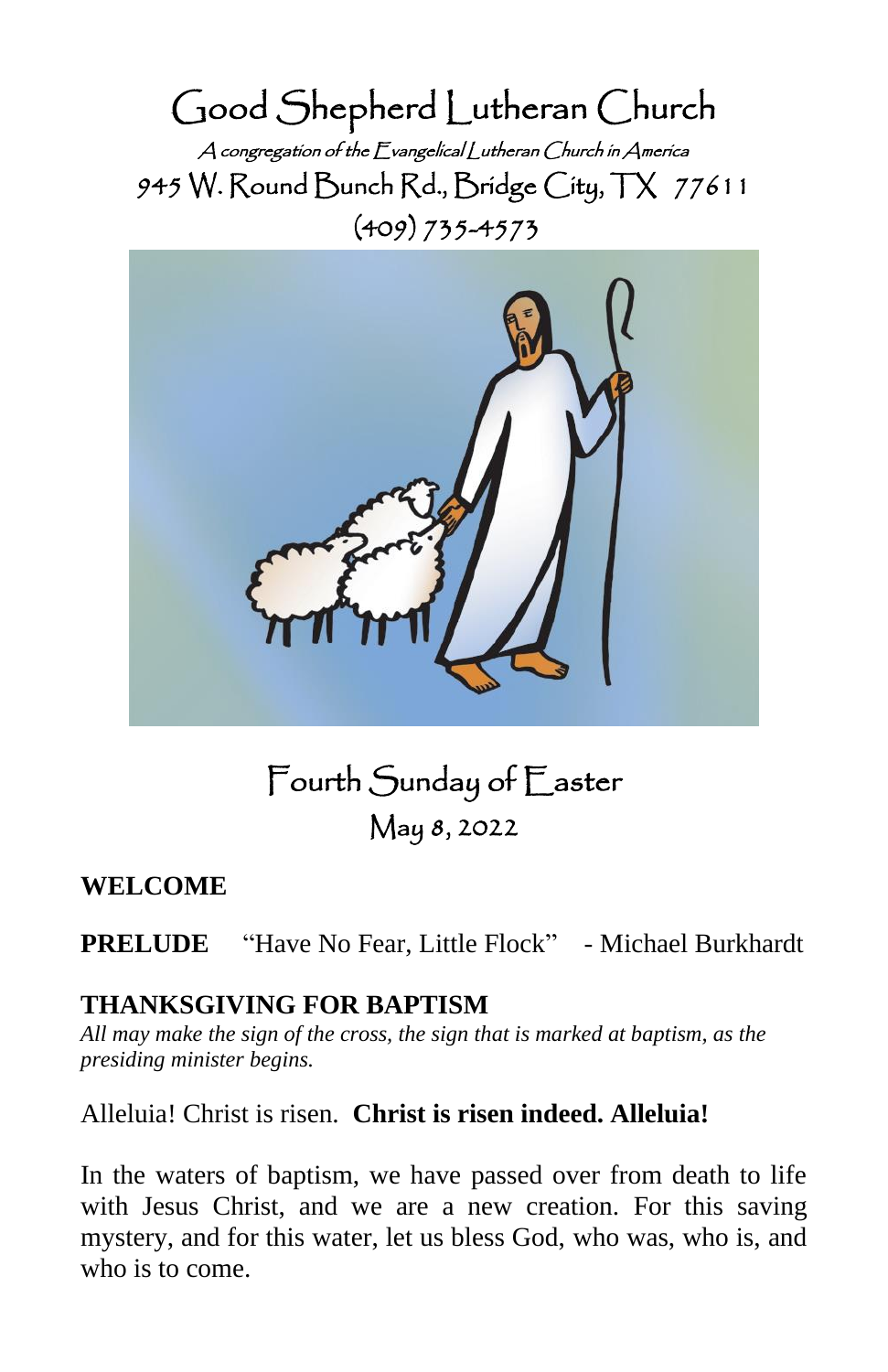*Water may be poured into the font as the presiding minister gives thanks.*

We thank you, God, for your river of life, flowing freely from your throne: through the earth, through the city, through every living thing. You rescued Noah and his family from the flood; You opened wide the sea for the Israelites. Now in these waters you flood us with mercy, and our sin is drowned forever. You open the gate of righteousness and we pass safely through. In Jesus Christ, you calm and trouble the waters. You nourish us and enclose us in safety. You call us forth and send us out. In lush and barren places, you are with us. You have become our salvation. Now breathe upon this water and awaken your church once more.

**Claim us again as your beloved and holy people. Quench our thirst; cleanse our hearts; wipe away every tear. To you, our Beginning and our End, our Shepherd and Lamb, be honor, glory, praise, and thanksgiving, now and forever. Amen.**

**ENTRANCE HYMN** "Savior, Like a Shepherd, Lead Us" **ELW 789**

#### **GREETING**

Alleluia! Christ is risen! **He is risen indeed! Alleluia!** 

The grace of our Lord Jesus Christ, the love of God, and the communion of the Holy Spirit be with you all. **And also with you.**

### **HYMN OF PRAISE ELW S149**

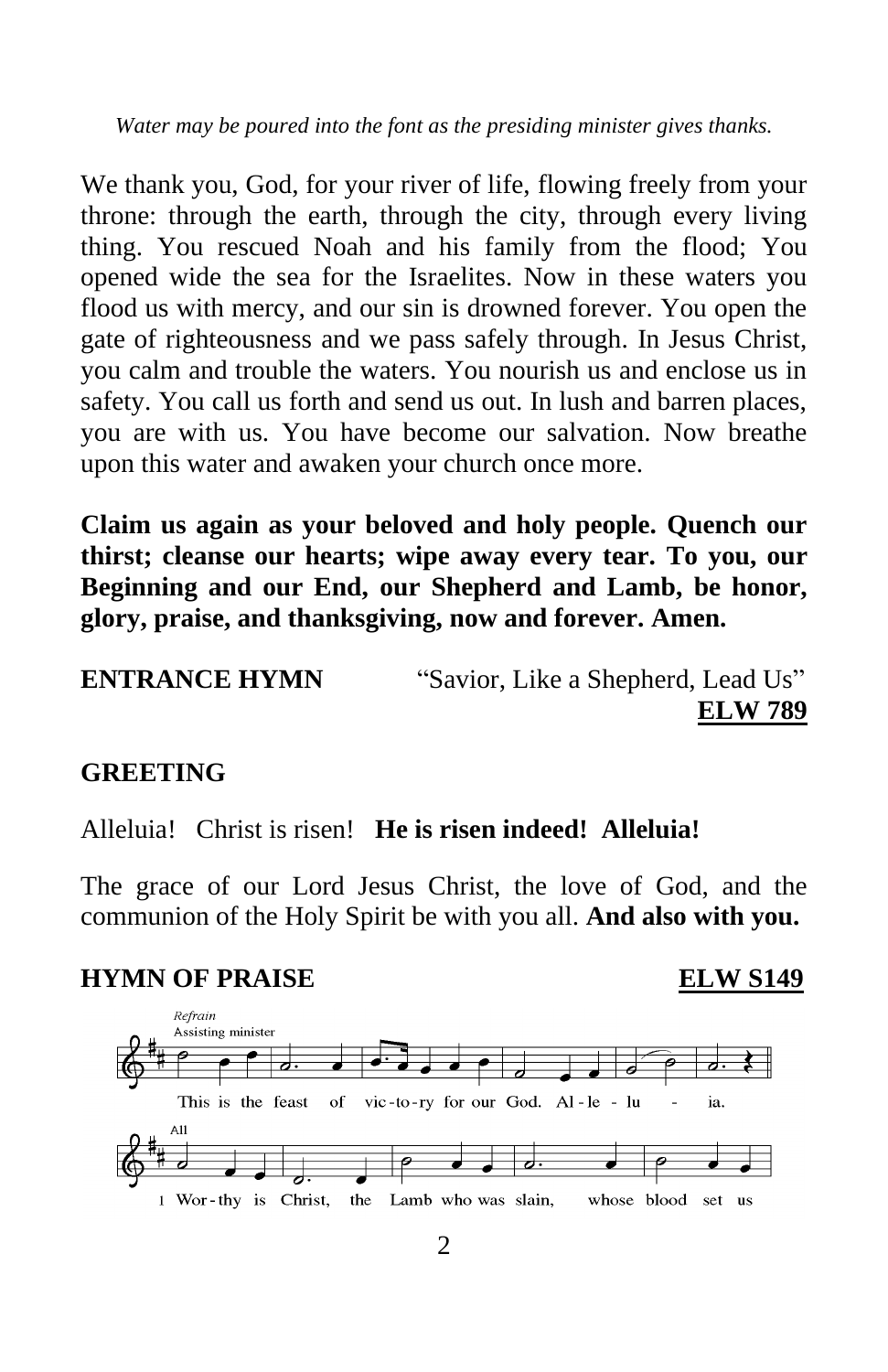

### **PRAYER OF THE DAY**

Let us pray. O God of peace, you brought again from the dead our Lord Jesus Christ, the great shepherd of the sheep. **By the blood of your eternal covenant, make us complete in everything good that we may do your will, and work among us all that is wellpleasing in your sight, through Jesus Christ, our Savior and Lord, who lives and reigns with you and the Holy Spirit, one God, now and forever. Amen.**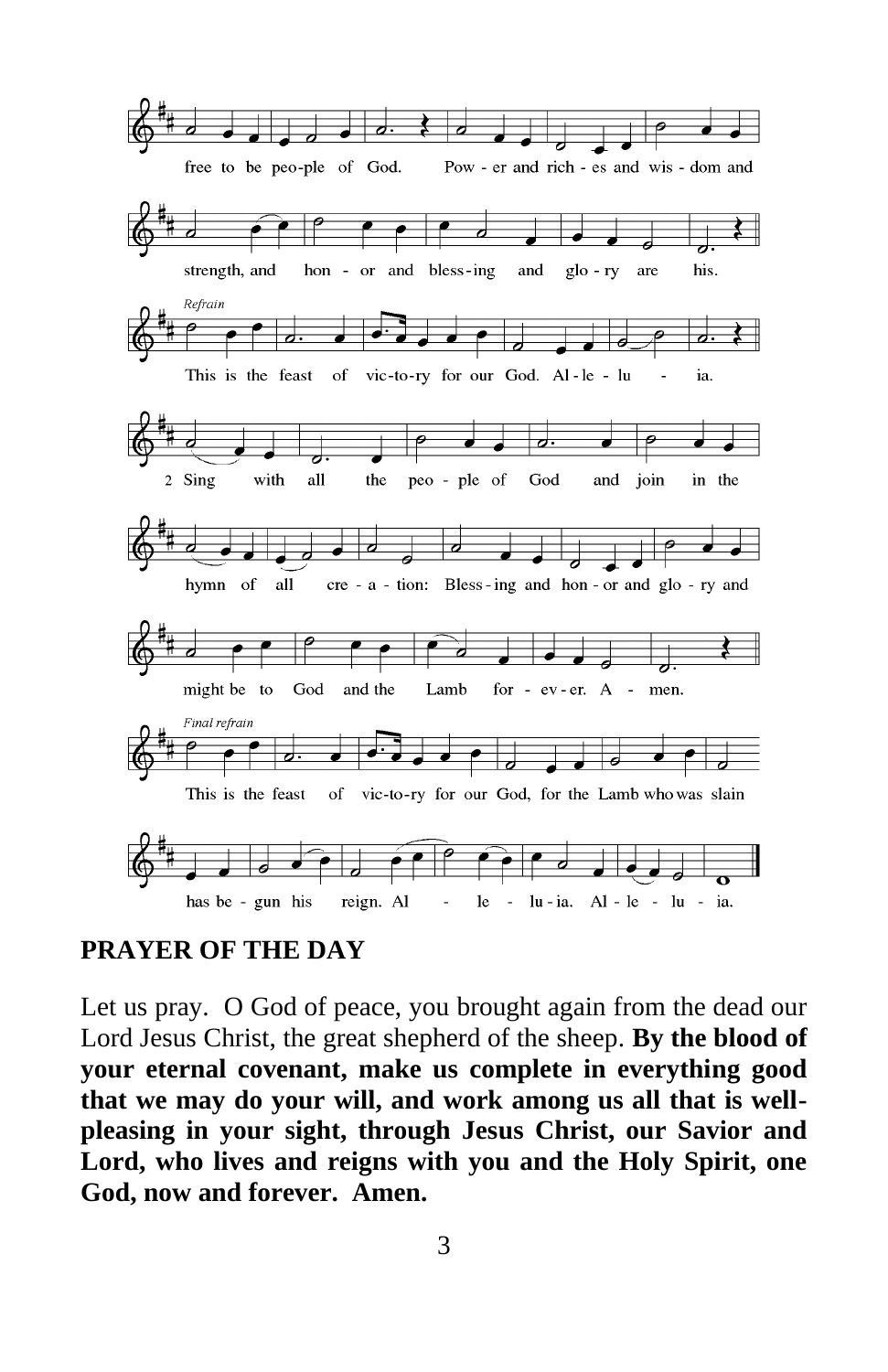## **FIRST LESSON Acts 9:36-43**

<sup>36</sup>Now in Joppa there was a disciple whose name was Tabitha, which in Greek is Dorcas. She was devoted to good works and acts of charity. 37At that time she became ill and died. When they had washed her, they laid her in a room upstairs. <sup>38</sup>Since Lydda was near Joppa, the disciples, who heard that Peter was there, sent two men to him with the request, "Please come to us without delay." <sup>39</sup>So Peter got up and went with them; and when he arrived, they took him to the room upstairs. All the widows stood beside him, weeping and showing tunics and other clothing that Dorcas had made while she was with them. 40Peter put all of them outside, and then he knelt down and prayed. He turned to the body and said, "Tabitha, get up." Then she opened her eyes, and seeing Peter, she sat up. 41He gave her his hand and helped her up. Then calling the saints and widows, he showed her to be alive. <sup>42</sup>This became known throughout Joppa, and many believed in the Lord. <sup>43</sup>Meanwhile he stayed in Joppa for some time with a certain Simon, a tanner.

Word of God, word of life. **Thanks be to God.**

**PSALM ANTHEM** "The Lord is My Shepherd" Jill Gallina

## **SECOND LESSON** Revelation 7:9-17

<sup>9</sup>After this I looked, and there was a great multitude that no one could count, from every nation, from all tribes and peoples and languages, standing before the throne and before the Lamb, robed in white, with palm branches in their hands. <sup>10</sup>They cried out in a loud voice, saying,

"Salvation belongs to our God who is seated on the throne, and to the Lamb!"

 $11$ And all the angels stood around the throne and around the elders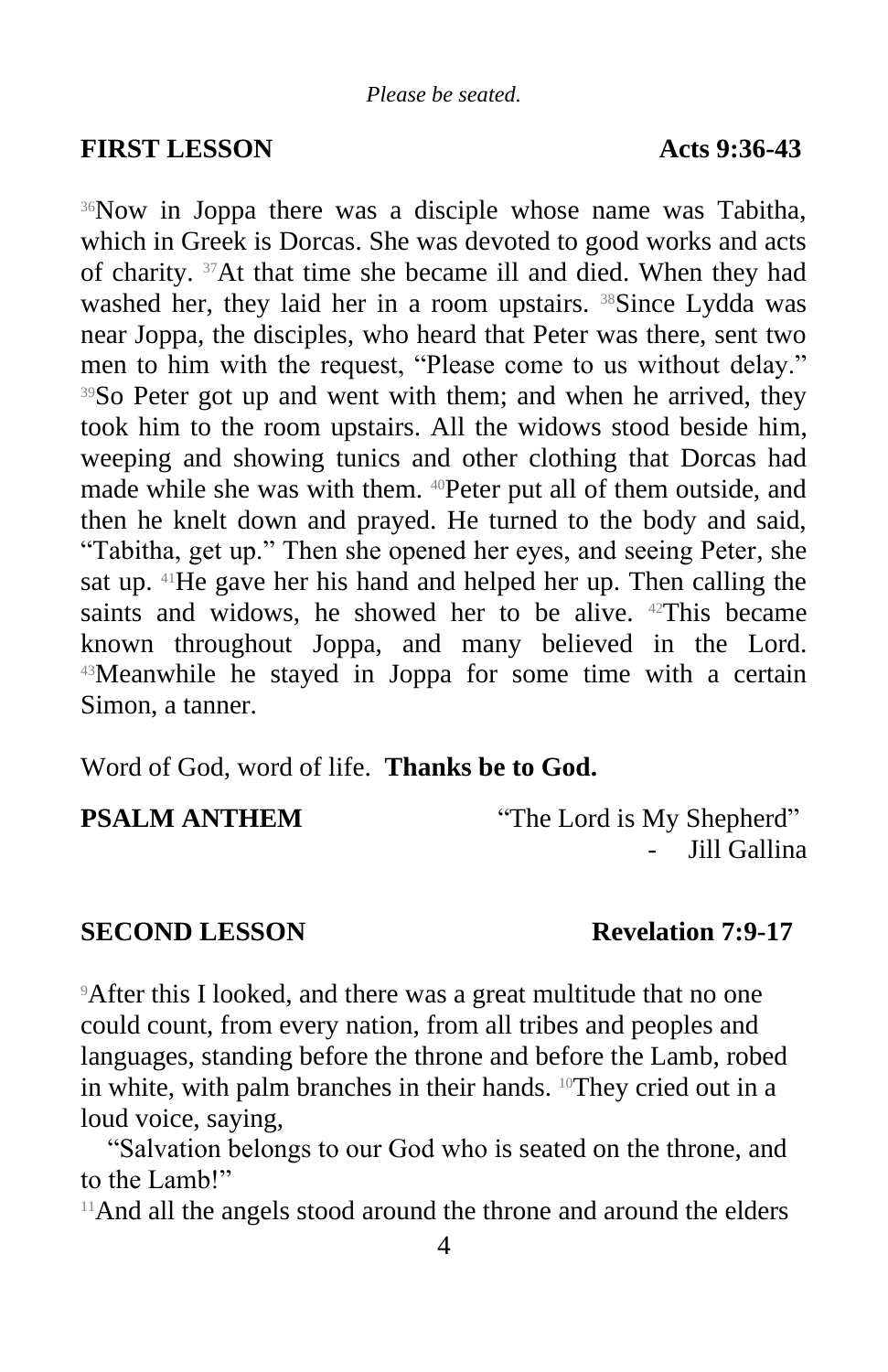and the four living creatures, and they fell on their faces before the throne and worshiped God,  $^{12}$ singing,

"Amen! Blessing and glory and wisdom and thanksgiving and honor and power and might be to our God forever and ever! Amen."

<sup>13</sup>Then one of the elders addressed me, saying, "Who are these, robed in white, and where have they come from?" 14I said to him, "Sir, you are the one that knows." Then he said to me, "These are they who have come out of the great ordeal; they have washed their robes and made them white in the blood of the Lamb.

<sup>15</sup>For this reason they are before the throne of God, and worship him day and night within his temple, and the one who is seated on the throne will shelter them.

<sup>16</sup>They will hunger no more, and thirst no more; the sun will not strike them,

nor any scorching heat;

<sup>17</sup>for the Lamb at the center of the throne will be their shepherd, and he will guide them to springs of the water of life, and God will wipe away every tear from their eyes."

Word of God, word of life. **Thanks be to God.**

*Please stand if you are able.*

## **GOSPEL ACCLAMATION**

*Worshipers are invited to sing the refrain as indicated below.*



*Jesus says, I am the good shepherd. I know my own and my own know me.*

#### **GOSPEL John 10:22-30**

The holy gospel, according to John. **Glory to you, O Lord.**

 $22$ At that time the festival of the Dedication took place in Jerusalem. It was winter, 23and Jesus was walking in the temple, in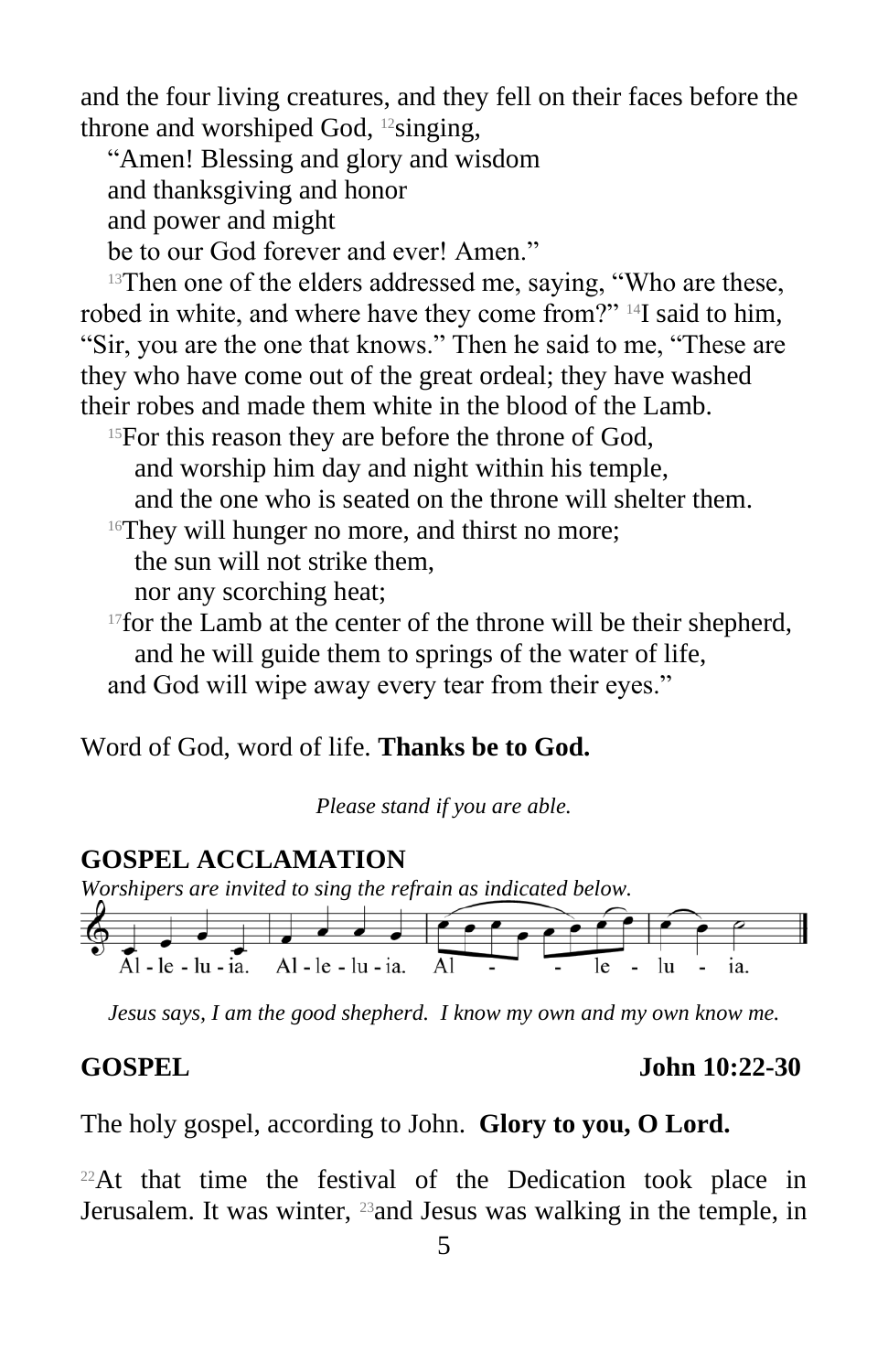the portico of Solomon. 24So the Jews gathered around him and said to him, "How long will you keep us in suspense? If you are the Messiah, tell us plainly." 25Jesus answered, "I have told you, and you do not believe. The works that I do in my Father's name testify to me; 26but you do not believe, because you do not belong to my sheep. 27My sheep hear my voice. I know them, and they follow me. 28I give them eternal life, and they will never perish. No one will snatch them out of my hand. 29What my Father has given me is greater than all else, and no one can snatch it out of the Father's hand. <sup>30</sup>The Father and I are one."

The gospel of the Lord. **Praise to you, O Christ.**

*Please be seated.*

#### **SERMON**

*Please stand if you are able.*

# **HYMN OF THE DAY** "He Leadeth Me"

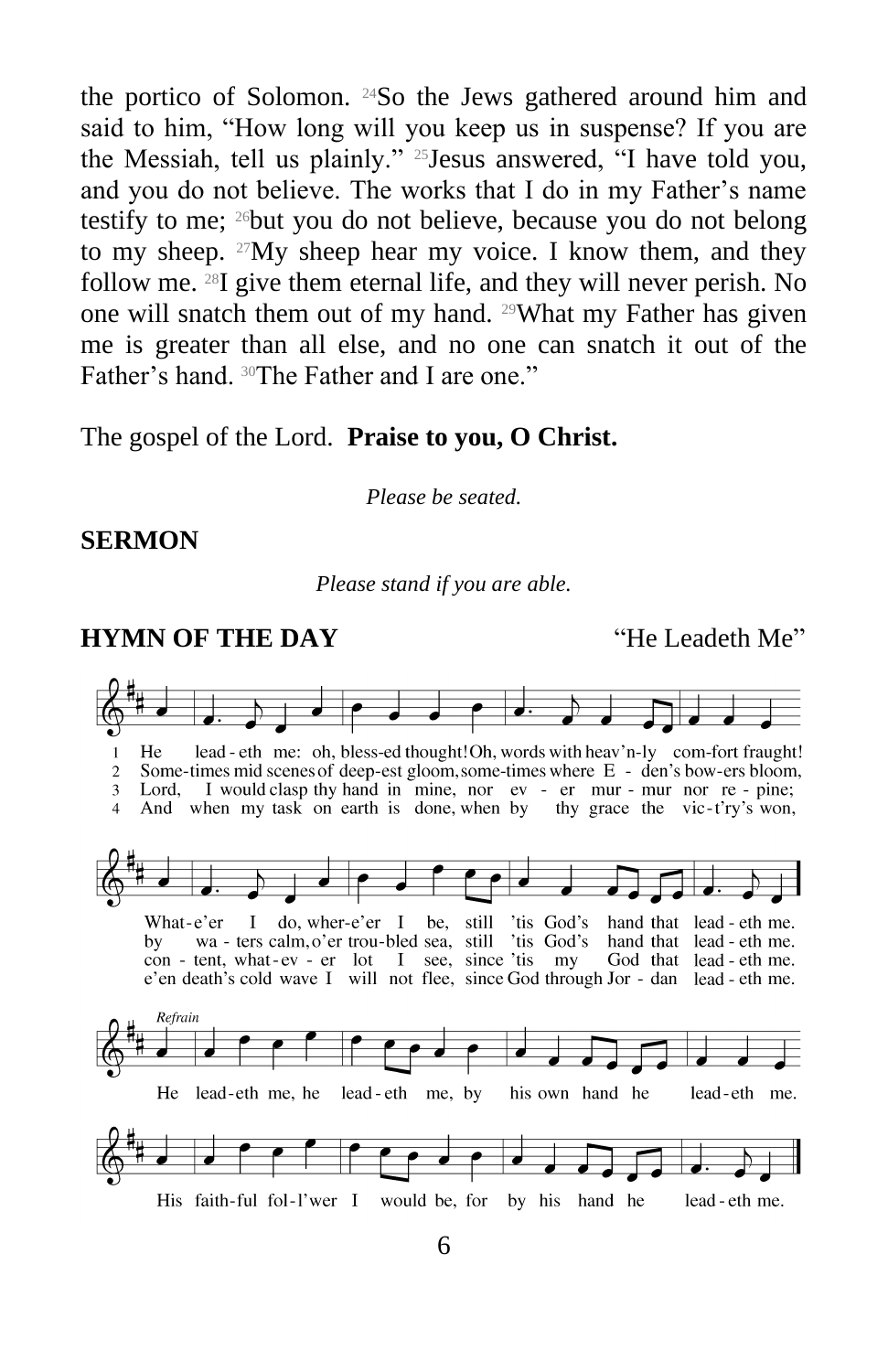#### **THE NICENE CREED**

Let us confess our faith in the words of the Nicene Creed. **We believe in one God, the Father, the Almighty, maker of heaven and earth, of all that is, seen and unseen.**

**We believe in one Lord, Jesus Christ, the only Son of God, eternally begotten of the Father, God from God, Light from Light, true God from true God, begotten, not made, of one Being with the Father; through him all things were made. For us and for our salvation he came down from heaven, was incarnate of the Holy Spirit and the virgin Mary and became truly human. For our sake he was crucified under Pontius Pilate; he suffered death and was buried. On the third day he rose again in accordance with the scriptures; he ascended into heaven and is seated at the right hand of the Father. He will come again in glory to judge the living and the dead, and his kingdom will have no end.**

**We believe in the Holy Spirit, the Lord, the giver of life, who proceeds from the Father, who with the Father and the Son is worshiped and glorified, who has spoken through the prophets. We believe in one holy catholic and apostolic church. We acknowledge one baptism for the forgiveness of sins. We look for the resurrection of the dead,**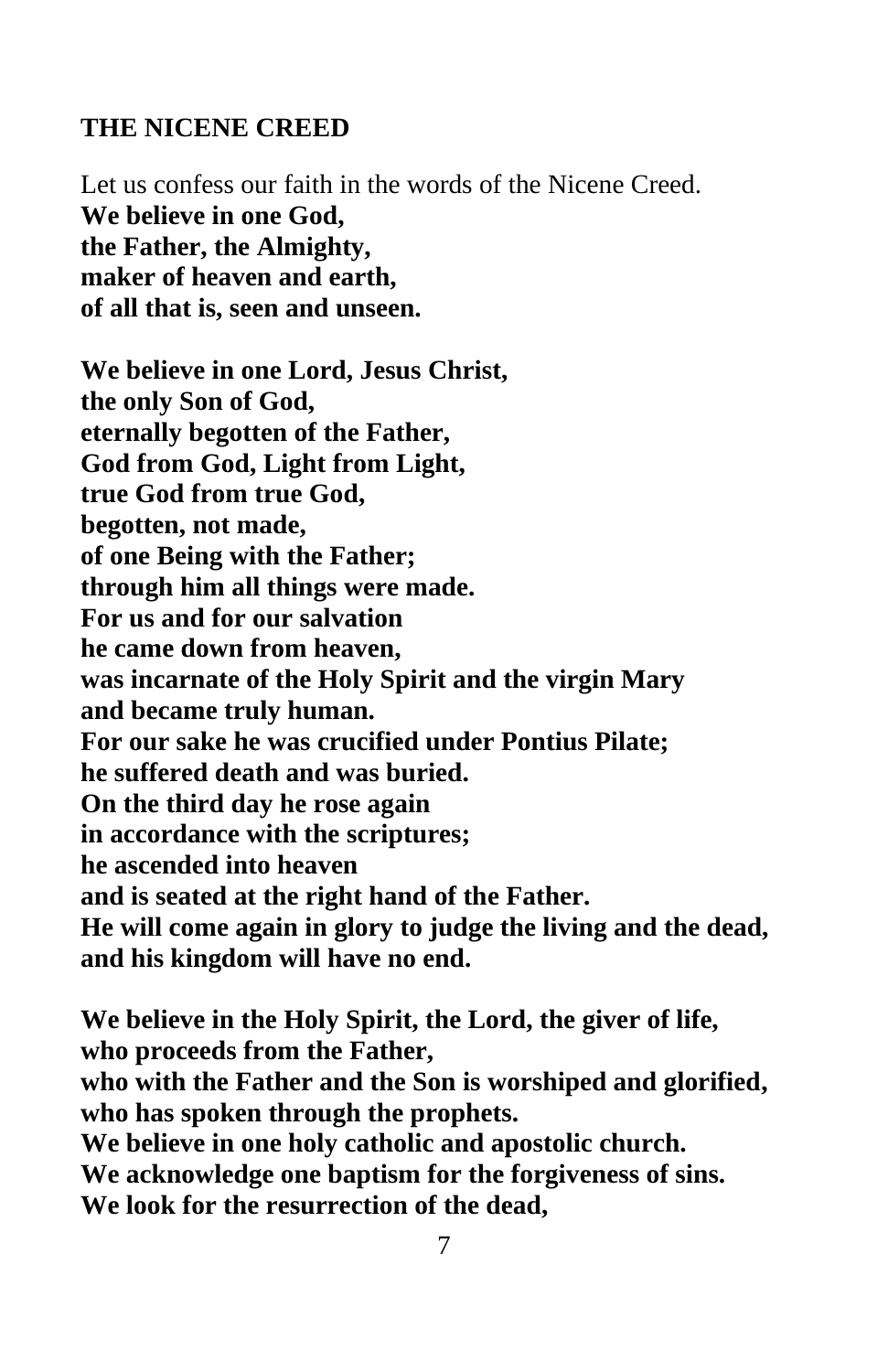## **and the life of the world to come. Amen.**

# **PRAYERS OF INTERCESSION**

Set free from captivity to sin and death, we pray to the God of resurrection for the church, people in need, and all of creation.

*A brief silence.*

Gentle Shepherd, enable your church to respond to the voice of Jesus. Give us unfailing trust, unafraid to join in Jesus' work of renewing all things. God, in your mercy, **hear our prayer.**

Feed your people at the table of creation. Prepare a safe place for those whose environments are dangerous or unhealthy, especially those making difficult journeys. Prosper your creation for the sake of every living thing. God, in your mercy, **hear our prayer.**

Warm the hearts of all who celebrate and all who mourn on Mother's Day. Accompany those yearning to be mothers. Help us to heal from broken family relationships and open us to receive your nurturing love from all who serve mothering roles in our lives. God, in your mercy, **hear our prayer.**

Seek out those who weep while they await healing or consolation (*especially*). Set people in their path who can provide the care they need, and wipe away every tear from their eyes. God, in your mercy, **hear our prayer.**

Inspire the words of prophets and saints who employ innovative imagery to stretch our understanding. Send Christ to instruct us with motherly care. God, in your mercy, **hear our prayer.**

Enfold us in the great multitude of saints from every nation, from all tribes and peoples and languages. Wash us in your saving grace every day, guiding us to your waters of life. God, in your mercy, **hear our prayer.**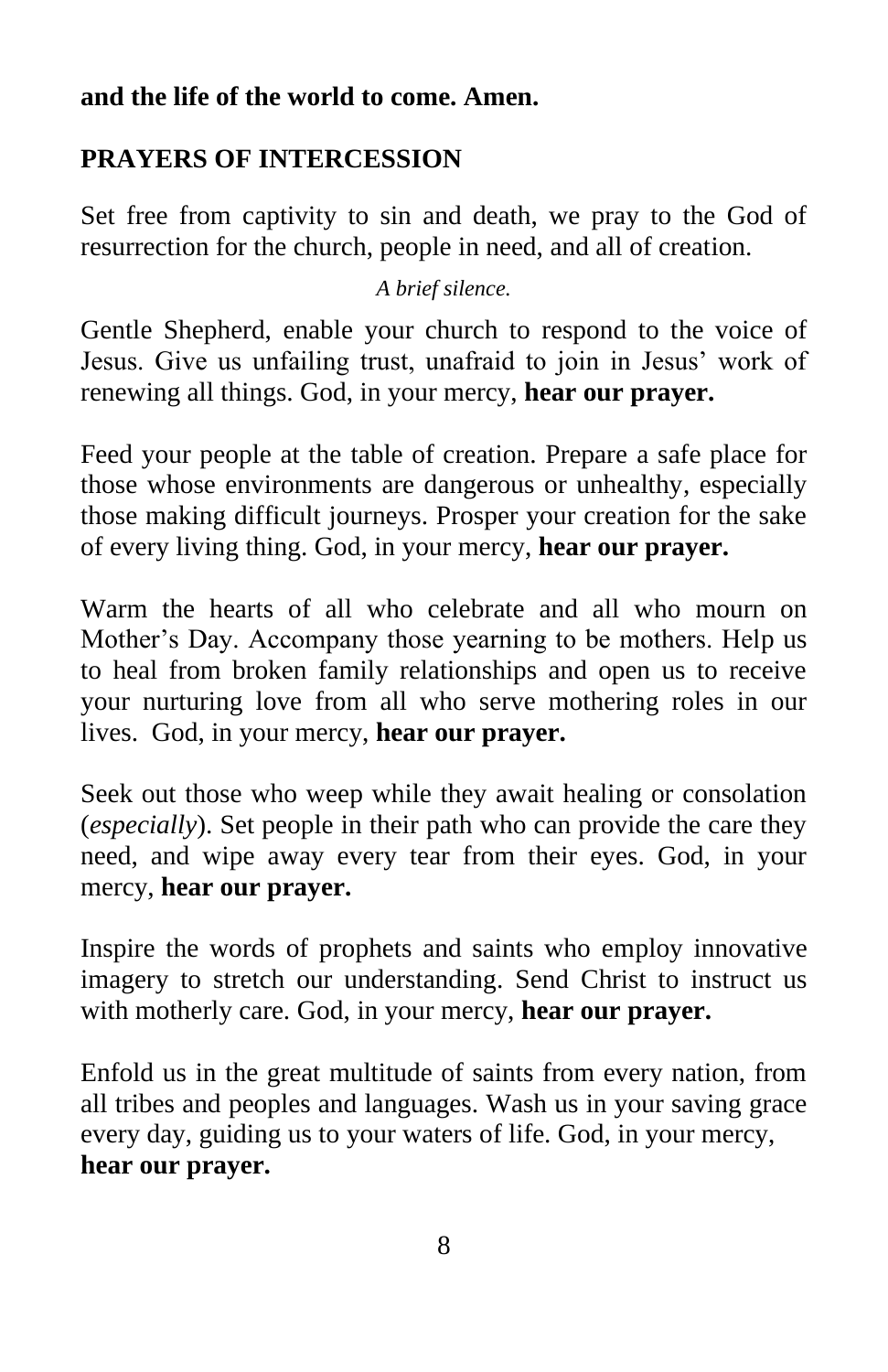In your mercy, O God, respond to these prayers, and renew us by your life-giving Spirit; through Jesus Christ, our Savior. **Amen.**

## **SHARING THE PEACE**

The peace of the Lord be with you always. **And also with you.**

*Please be seated.*

# **RECEIVING THE OFFERING**

**ANTHEM** "I am the Good Shepherd" - Thomas Matthews

**OFFERTORY PRAYER** *Please stand if you are able.*

Let us pray. Living God, you gather the wolf and the lamb to feed together in your peaceable reign, and you welcome us all at your table. **Reach out to us through this meal, and show us your wounded and risen body, that we may be nourished and believe in Jesus Christ, our Savior and Lord. Amen.**

## **THE GREAT THANKSGIVING**

The Lord be with you. **And also with you.**

Lift up your hearts. **We lift them to the Lord.**

Let us give thanks to the Lord our God. **It is right to give our thanks and praise.**

It is indeed right, our duty and our joy, that we should at all times and in all places give thanks and praise to you, almighty and merciful God, for the glorious resurrection of our Savior Jesus Christ, the true Paschal Lamb who gave himself to take away our sin; who in dying has destroyed death, and in rising has brought us to eternal life. And so, with Mary Magdalene and Peter and all the witnesses of the resurrection, with earth and sea and all their creatures, and with angels and archangels, cherubim and seraphim, we praise your name and join their unending hymn: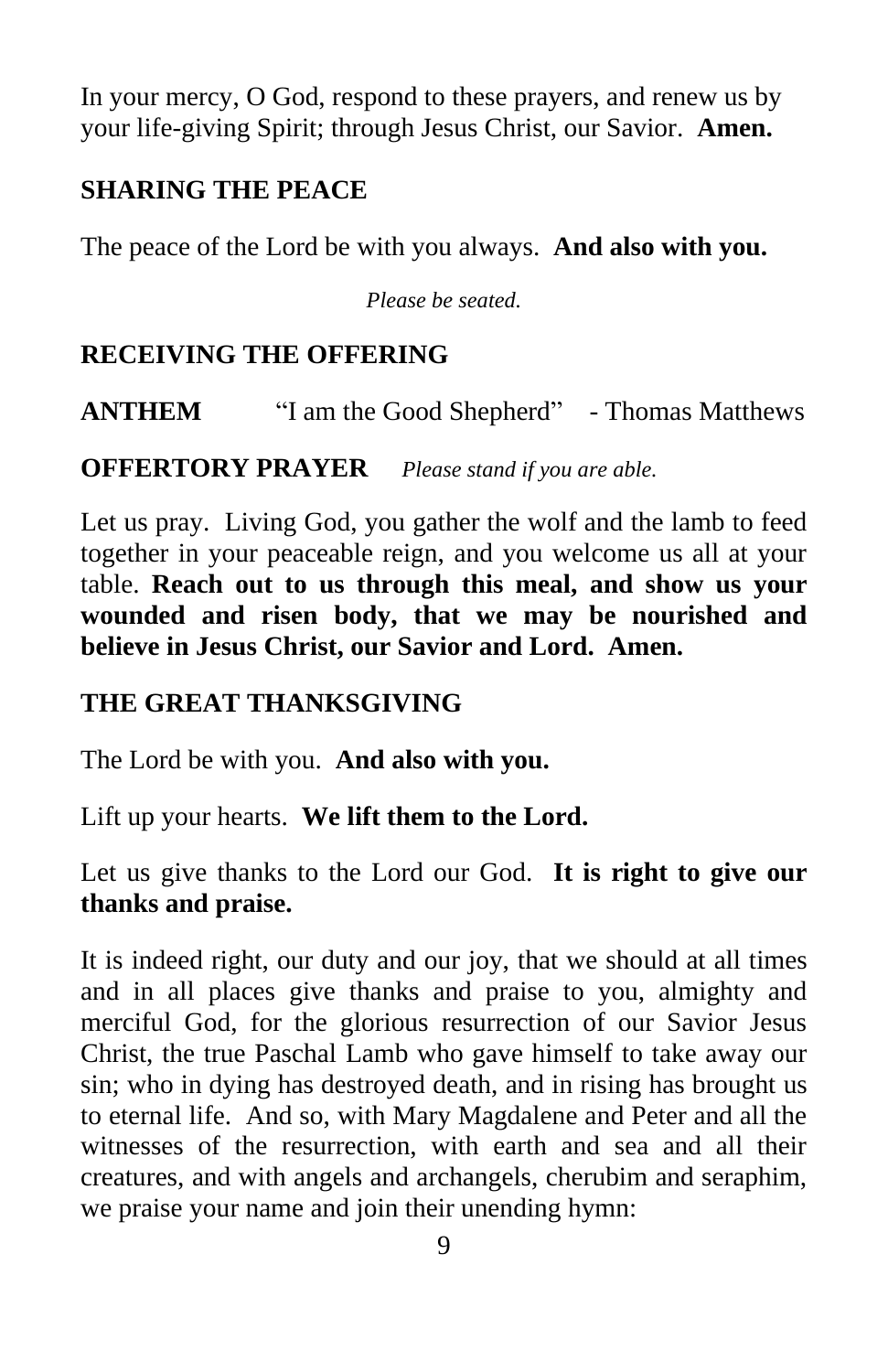## **SANCTUS ELW S153**



Holy, mighty, and merciful Lord, heaven and earth are full of your glory. In great love you sent to us Jesus, your Son, who reached out to heal the sick and suffering, who preached good news to the poor, and who, on the cross, opened his arms to all.

In the night in which he was betrayed, our Lord Jesus took bread, and gave thanks; broke it, and gave it to his disciples, saying: Take and eat; this is my body, given for you. Do this for the remembrance of me.

Again, after supper, he took the cup, gave thanks, and gave it for all to drink, saying: This cup is the new covenant in my blood, shed for you and for all people for the forgiveness of sin. Do this for the remembrance of me.

Remembering his love for us on the way, at the table, and to the end, we proclaim the mystery of faith: **Christ has died. Christ is risen. Christ will come again.**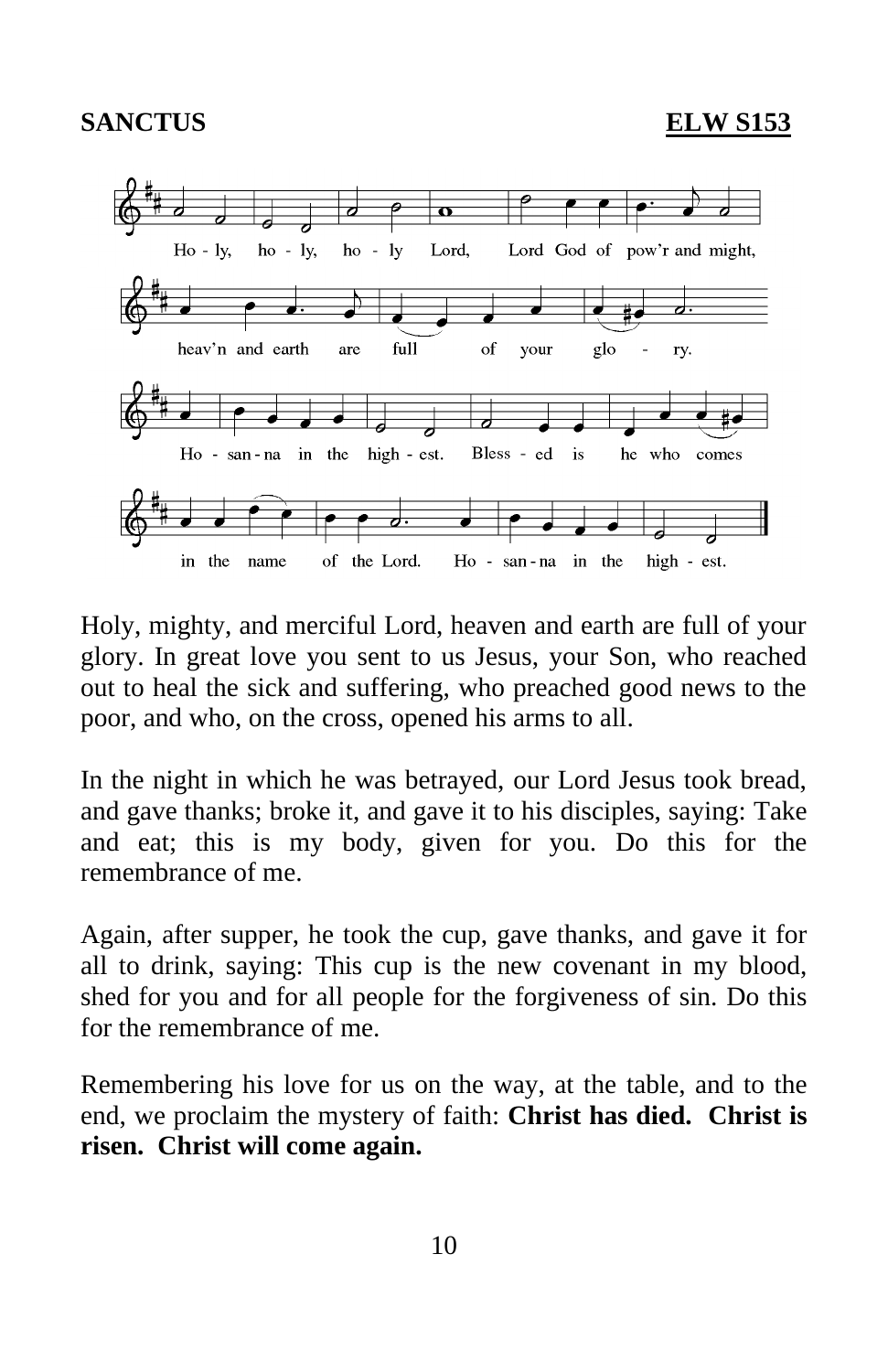We pray for the gift of your Spirit: in our gathering; within this meal; among your people; throughout the world. Blessing, praise, and thanks to you, holy God, through Christ Jesus, by your Spirit, in your church, without end. **Amen.**

# **THE LORD'S PRAYER**

Lord, remember us in your kingdom and teach us to pray. **Our Father, who art in heaven, hallowed be thy name, thy kingdom come, thy will be done, on earth as it is in heaven.**

**Give us this day our daily bread; and forgive us our trespasses, as we forgive those who trespass against us; and lead us not into temptation, but deliver us from evil.**

**For thine is the kingdom, and the power, and the glory, forever and ever. Amen.**

# **INVITATION TO COMMUNION**

The risen Christ dwells with us here. All who are hungry, all who are thirsty, come.

# **LAMB OF GOD ELW S154**